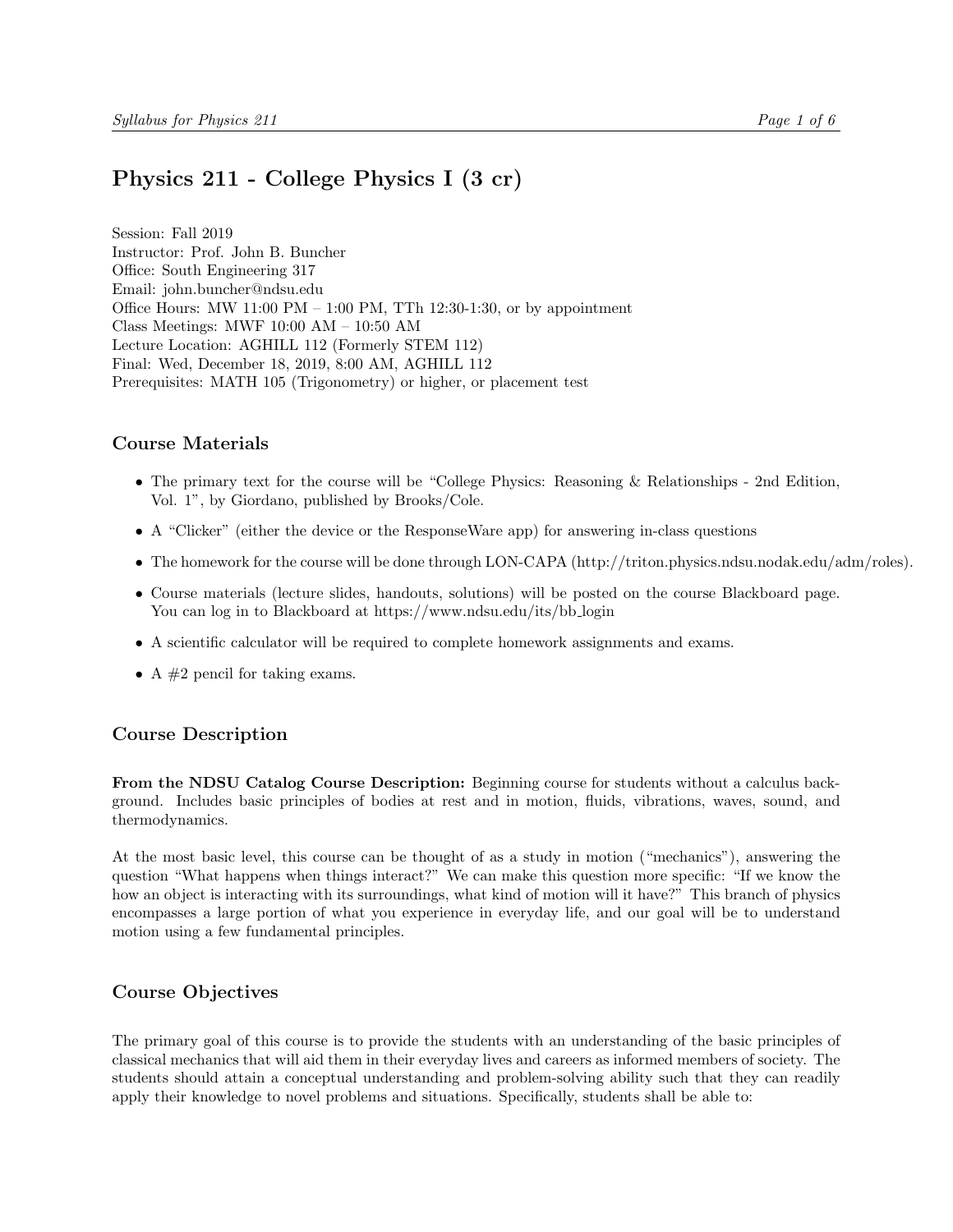- Reason qualitatively & quantitatively about linear & rotational motion, forces, energy, momentum, and fluids using a few foundational dynamical and conservation principles
- Translate between a graph and its physical meaning in the contexts of motion, forces, energy, and momentum
- Apply the laws of thermodynamics to determine if a given thermodynamic process is allowed

### Course Policies

#### Grades

Your final grade will be determined according to the following weights and cutoffs:

| Clicker Questions | $5\%$                                               | 88 %      |
|-------------------|-----------------------------------------------------|-----------|
| Reading Quizzes   | 5%                                                  | 78 %      |
| Weekly Homework   | $25\%$                                              | 68 %      |
| Exams             | $20\%$ each $(3 \text{ exams}, \text{drop lowest})$ | 58 %      |
| Final             | $25\%$                                              | $< 58 \%$ |

Your LOWEST score of the THREE MIDTERM EXAMS will be DROPPED. I reserve the right to lower the grade cutoffs listed above, however they will not be raised.

Note that exams make up 65% of your final score! It is crucial that you prepare and study accordingly.

If you participate in 85% of all clicker questions, you will receive the full 5%. Clicker questions are NOT graded for correctness.

### Homework

We will use the LON-CAPA on-line homework system for assignments this semester. Each week will have (roughly) 2-3 on-line Reading Quizzes and one on-line Weekly Homework due. Additionally, you are expected to read the assigned sections of the text and work any suggested problems before class so that you are prepared to ask and answer questions in lecture.

Late Policy: Late assignments will normally be given zero credit. Official exceptions will be accepted (documented illness, family emergency, official university function, etc.).

### Out of Class Time

The university defines that a student with adequate preparation should spend 3 hours per credit on the course each week in order to earn an average grade in the course. You should aim higher than "average student, average grade", so expect to spend more than 6.5 hours per week (3 hours per credit times 3 credits minus three 50 minute lectures) on this course each week outside of class.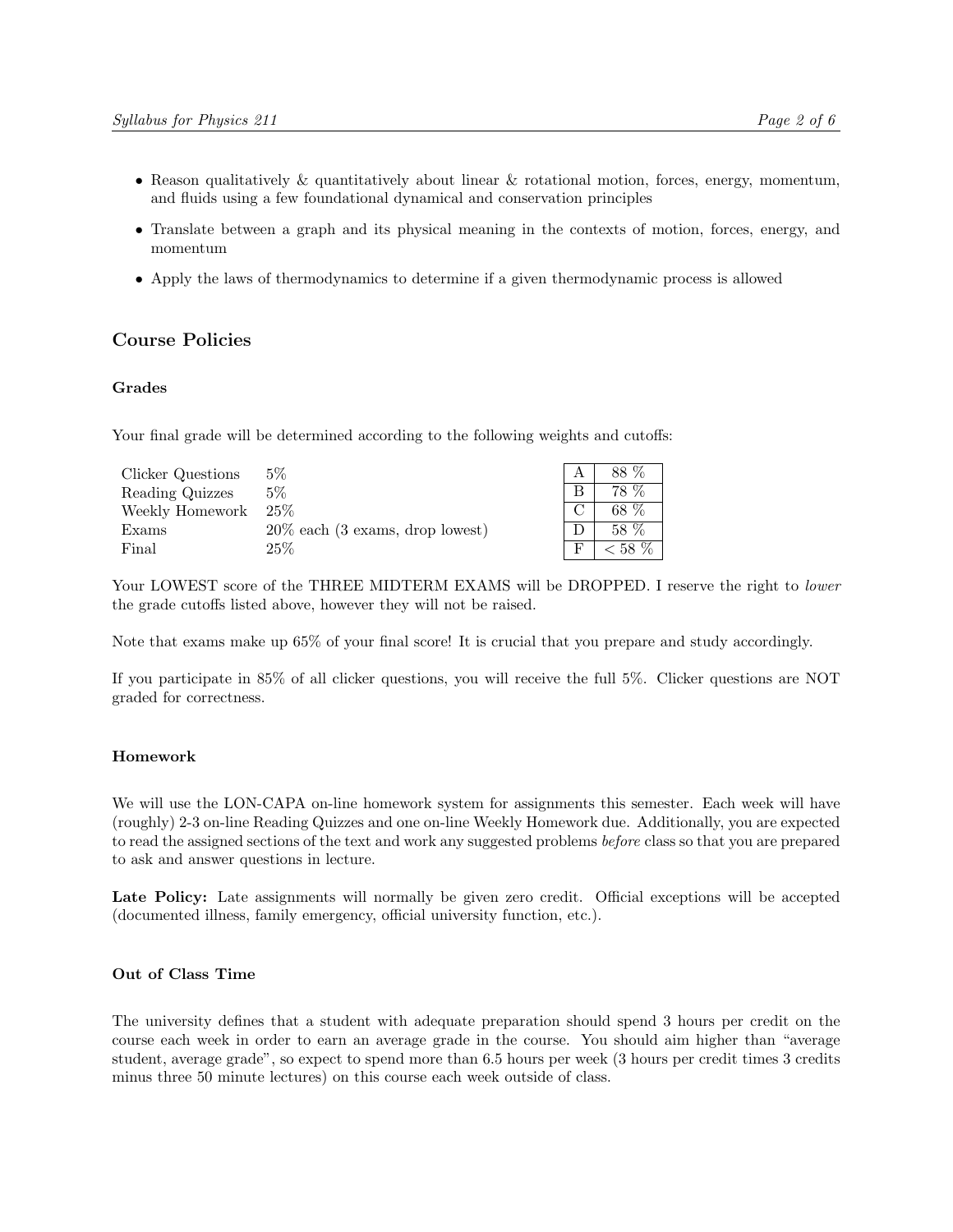### Attendance & Participation

According to [NDSU Policy 333](#page-0-0) [www.ndsu.edu/fileadmin/policy/333.pdf,](#page-0-0) attendance in classes is expected. Veterans and student service members with special circumstances or who are activated are encouraged to notify the instructor as soon as possible and are encouraged to provide Activation Orders.

To succeed in this course it is crucial that you attend the lecture and prepare accordingly. In order to receive the the most out of lecture, you must arrive on-time and be prepared for that day's class. Preparation includes (but is not limited to):

- Reading the assigned sections of the text
- Providing feedback in the on-line reading quizzes
- Working the assigned problems
- Bringing the text and any posted lecture slides to class

Additionally, when the class is asked a question (or asked to do something in groups), you are to make every effort to come up with an answer. In-class questions are designed to get you to think, so when answering do not worry about getting the wrong answer, if you knew everything already you would not need to enroll in the course!

#### Labs

The laboratory companion to this class is considered a separate course. Students taking the lecture are not required to enroll in the lab course. The first meetings of PHYS 211L will be held the week of September 2nd.

### Exams

Exams will be closed-book and taken during lecture. You are not allowed to work with other students on the exams. Any topic covered in class, the reading assignments, or the homeworks may appear on the exam. Details of the format of the exams will be covered closer to the exam time.

Missed Exam Policy: Missed will normally be given zero credit. Only official exceptions will be accepted (documented illness, family emergency, official university function, etc.).

#### Office Hours

You are highly encouraged to make use of Office Hours (listed on the front of the syllabus). Office Hour times may change as the semester progresses, and you will be notified if they do. If you need to meet outside of those times, email me and we should be able to work something out. During office hours, we can discuss anything that you wish (homework, grading, concepts, exams, topics of interest, etc.)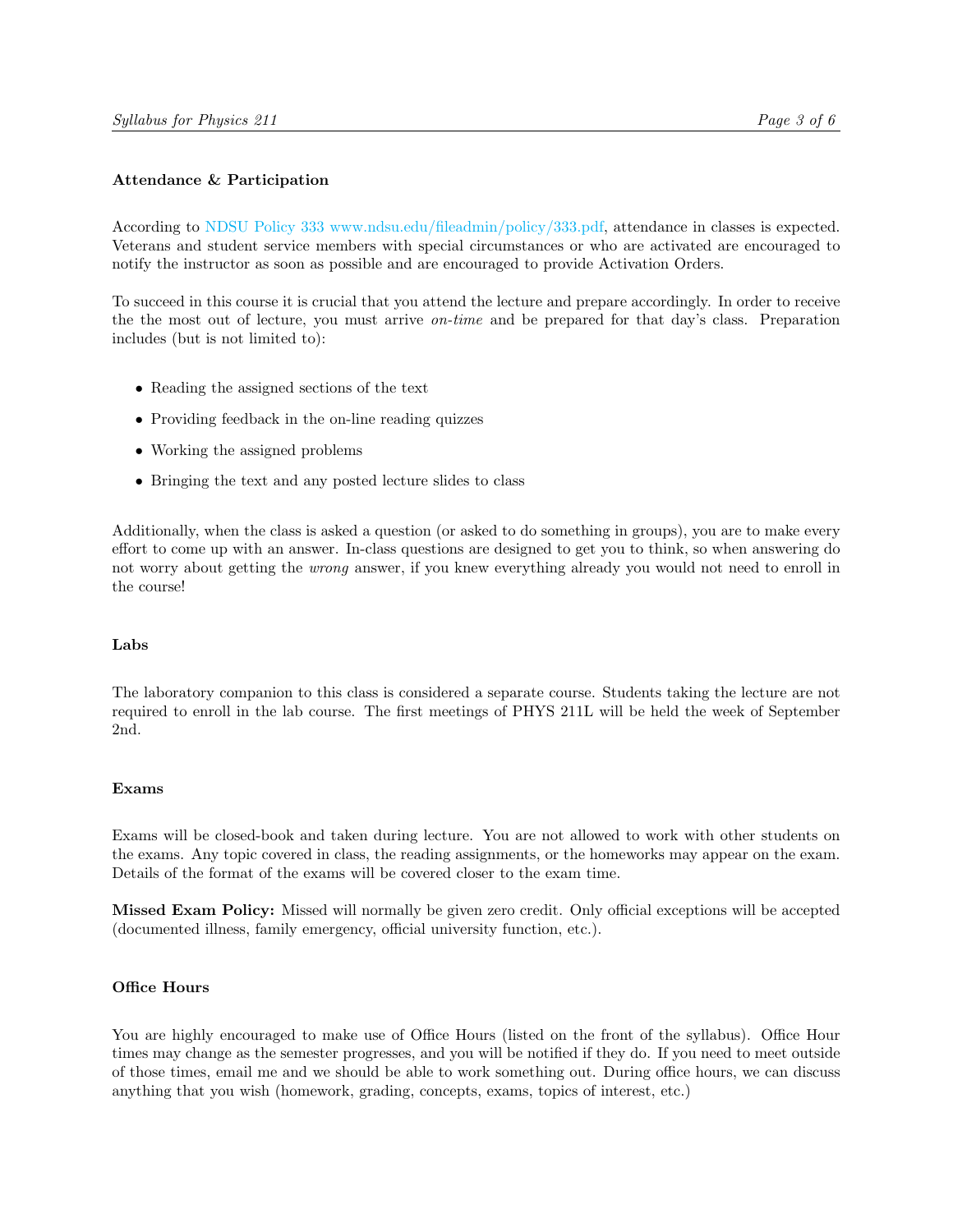### Accommodations

Any students with disabilities or other special needs, who need special accommodations in this course, are invited to share these concerns or requests with the instructor and contact the [Disability Services Office](http://www.ndsu.edu/disabilityservices) [http://www.ndsu.edu/disabilityservices/](http://www.ndsu.edu/disabilityservices) as soon as possible.

# Feedback

If you have any concerns about the course or suggestions on how it may improve, please let me know! I am happy to consider and implement student suggestions, and I have had success implementing such suggestions in previous courses.

# On Academic Dishonesty

The academic community is operated on the basis of honesty, integrity, and fair play. [NDSU Policy 335:](http://www.ndsu.edu/fileadmin/policy/335.pdf) [Code](http://www.ndsu.edu/fileadmin/policy/335.pdf) [of Academic Responsibility and Conduct](http://www.ndsu.edu/fileadmin/policy/335.pdf) applies to cases in which cheating, plagiarism, or other academic misconduct have occurred in an instructional context. Students found guilty of academic misconduct are subject to penalties, up to and possibly including suspension and/or expulsion. Student academic misconduct records are maintained by the [Office of Registration and Records.](http://www.ndsu.edu/registrar) Informational resources about academic honesty for students and instructional staff members can be found at [www.ndsu.edu/academichonesty.](#page-0-0)

You are highly encouraged to work with your fellow students, and to seek out their assistance or the assistance of the instructor, in all of your studies. Working with another person is highly beneficial for both people when there is a healthy working relationship. However, whatever you turn in must be your own work and words. Copying someone else's work and turning it in as your own is a case of academic dishonesty. While we are using LON-CAPA for the homework this semester, the answers you enter still need to represent your own work. You are not permitted to collaborate with anyone else on exams.

If you have any questions about what constitutes academic dishonesty it is your responsibility to ask before the assignment is due.

# Need Additional Help?

If you would like additional help outside of office hours, then you are in luck! Free individual drop-in tutoring is available in the Physics Department tutor room (South Engineering 322) and from NDSUs ACE program (http://www.ndsu.edu/studentsuccess/tutoring schedule/). I will post the Physics Department tutor room hours as soon as they are available. Please use one of the tutoring resources if you have a large number of questions.

# Advice

Here are some helpful tips for success in the course, from my own personal experience and suggestions of other professors.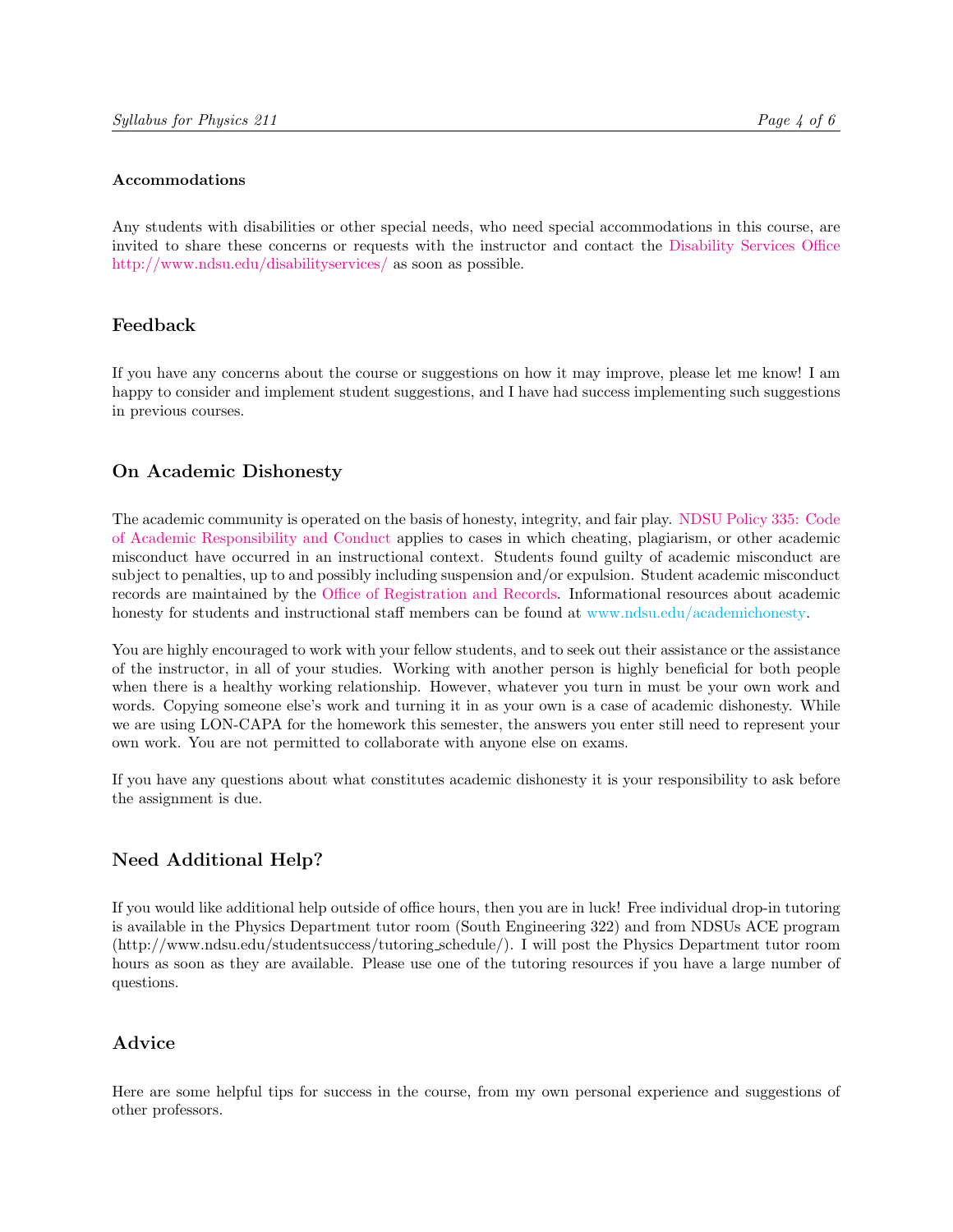- 1. Work every day: It is crucial that you keep up with the material and to develop your conceptual understanding. Working a little bit every day will get you much farther that working for a long time once a week or so. You will often need to read the problems, think about them, and then come back to them later once you've had a chance to reflect on them.
- 2. Practice: Physics cannot be learned simply by reading, attending lecture, and memorizing the pages of your physics text. The single best way to learn physics is to  $d\sigma$  it, by practicing via the in-class exercises, lab work, homework, the workbook, etc. This will help get you ready for the exams!
- 3. Ask for Help: Help is available through me via my office hours (or by appointment), other faculty in the department, your fellow students, and private tutoring.
- 4. Read Before Lecture:. That way, you're seeing the material for the second time, and are much better prepared to ask questions on things you're having trouble understanding.
- 5. Read Critically: Ask questions and take notes! If something is not clear, make a note of it so you can ask in class. You should also be working through steps done (or omitted) in class and the text. As a friend of mine once said; "The exam will NOT ask if you agree with our solution, but will ask you to come up with your OWN solution."
- 6. Participate: It may not seem like it, but attempting to answer the questions in class will significantly help you. Even if you don't know the answer, thinking about what you want to answer will help you understand what ideas you need to spend more time on, and what specific things you need more practice with. Participate all the time!
- 7. Use Time Effectively: If you've been stuck on one problem for 30 minutes, switch to another one (which may cause you to think about the troublesome one in a different way), or seek assistance. That being said, do not despair if it is not obvious what to do after 5 minutes of thinking. These problems will require some extra thought.
- 8. Don't Panic: Physics is challenging. Like anything else worthwhile, it will take practice and perseverance to succeed, but the rewards of understanding how the universe works at a deeper level are well worth it.

# Course Schedule

The following schedule is tentative, and I reserve the right to change it to benefit student learning as the semester progresses. If the exam dates need to be changed, I will notify you at least one week ahead of the new exam date.